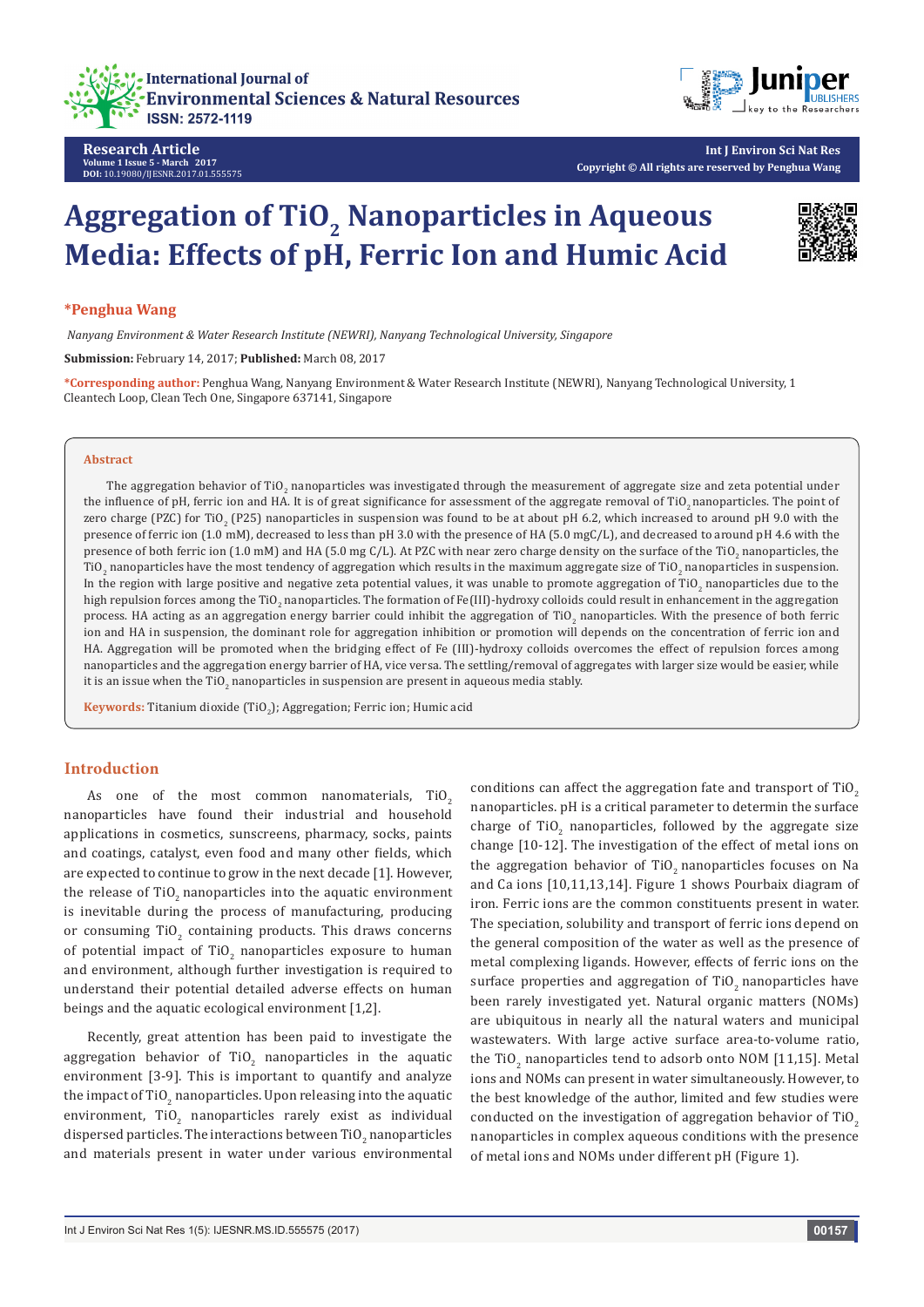

In view of above, the main objective of this study was to investigate the aggregation behavior of TiO<sub>2</sub> nanoparticles in water with the presence of metal ions and/or Humic acid (HA, one of the most significant fractions of NOM) under different pH, in terms of aggregate size and zeta potential. It aimed to obtain insight to interprete the stability of  $\mathrm{TiO}_2$  nanoparticles followed by developing strategies to remove them from the aquatic environment.

# **Experimental**

## **Chemicals and Materials**

Millipore Co. MilliQ (MQ) water with resistivity of 18.2 MΩ cm was used throughout the study unless otherwise stated. Evonik P25 (hereafter referred as P25) was provided by Jebsen & Jessen Chemicals. The TiO<sub>2</sub> powder consists of non-porous spheres with average particle size of 21 nm and specific surface area of  $50 \pm 15$  m2/g. HA sodium salt and iron (III) chloride  $(FeCl<sub>3</sub>•6H<sub>2</sub>O)$  were purchased from Sigma–Aldrich. HA stock solution was prepared by dissolving HA in MQ water (pH 11 adjusted by 1 M NaOH solution) followed by stirring for 24 h, then filtered through a 0.45 μm cellulose acetate syringe membrane filter. The HA concentration for its stock solution was 134 mgC/L

# **Results and Discussion**

## **Effect of pH**

 $\mathbf{h}$ a Siz Zeta Potentia **Leta Potential (mV)**  $(mn)$  $\frac{1}{2}$  $= 0$  mM ÷  $_{\rm p}$ <sub>E</sub>  $\mathbf d$  $\epsilon$ · Size<br>· Zeta Potenti <mark>-</mark> Size<br><mark>-</mark> Zeta Pot ∫m∖n otial (mV) lata Fe<br>HA  $= 5.0$  mgC/I

**Figure 2:** Effect of pH on aggregate size and zeta potential of TiO2 nanoparticles in suspension without the presence of ferric ions and HA (a), and with the presence of ferric ions (b), HA (c) and both ferric ions and HA (d).

expressed in terms of total organic carbon (TOC) concentration (mgC/L) measured using a Shimadzu ASI–V TOC Analyzer. The stock solution for  $\text{FeCl}_3\text{-}6\text{H}_2\text{O}$  (50 mM) was prepared by dissolving  $FeCl<sub>3</sub>•6H<sub>2</sub>O$  in MQ water. Both stock solutions were stored in dark at 4°C before use.

#### **Aggregation Experiments**

50 mg/L of P25 suspension was prepared in MQ water, followed by ultrasonic treatment for 2 h. The pH value for the P25 suspension was adjusted using 1 M hydrochloric acid (HCl) and 1 M sodium hydroxide (NaOH) solutions. To investigate the effect of ferric ions and/or HA on the aggregation of TiO2  $\texttt{nanoparticles},$  different amounts of FeCl<sub>3</sub> $\bullet$ 6H2O and/or HA stock solutions were added to P25 suspension followed by pH adjustment and magnetic stirring for 24 h before zeta potential and aggregate size measurements.

#### **Analytical Method**

Zeta potential and aggregate size for  $\text{TiO}_2$  nanoparticles in suspension were measured on a Malvern Nano-ZS Zetasizer. The zeta potential was derived from the electrophoretic mobility using Smoluchowski model [16], while the average aggregate size was measured from the diffusion coefficient through Stokes-Einstein equation [17]. The measurements were performed at 25°C, and each sample was measured in triplicate. After mixing with ferric ions and/or HA for 24 h,  $\text{TiO}_2$  nanoparticles were washed with MQ water for three times and dried for X-ray photoelectron spectroscopy (XPS) analysis on a Kratos Axis Ultra spectrometer using a monochromatized Al Kα (1486.71 eV) X-ray source to study the surface chemical compositions and bonding states of the  $TiO_2$  nanoparticles. All the spectra were calibrated with the adventitious carbon at 284.8 eV.

**How to cite this article:** Penghua W .Aggregation of Tio<sub>2</sub> Nanoparticles in Aqueous Media: Effects of pH, Ferric Ion and Humic Acid. Int J Environ Sci Nat **0158** Mow to cite this article: Penghua W .Aggregation of Tio<sub>2</sub> Nanopa<br>Res. 2017;1(5): 555575. DOI: [10.19080/IJESNR.2017.01.555575](http://dx.doi.org/10.19080/IJESNR.2017.01.555575
)

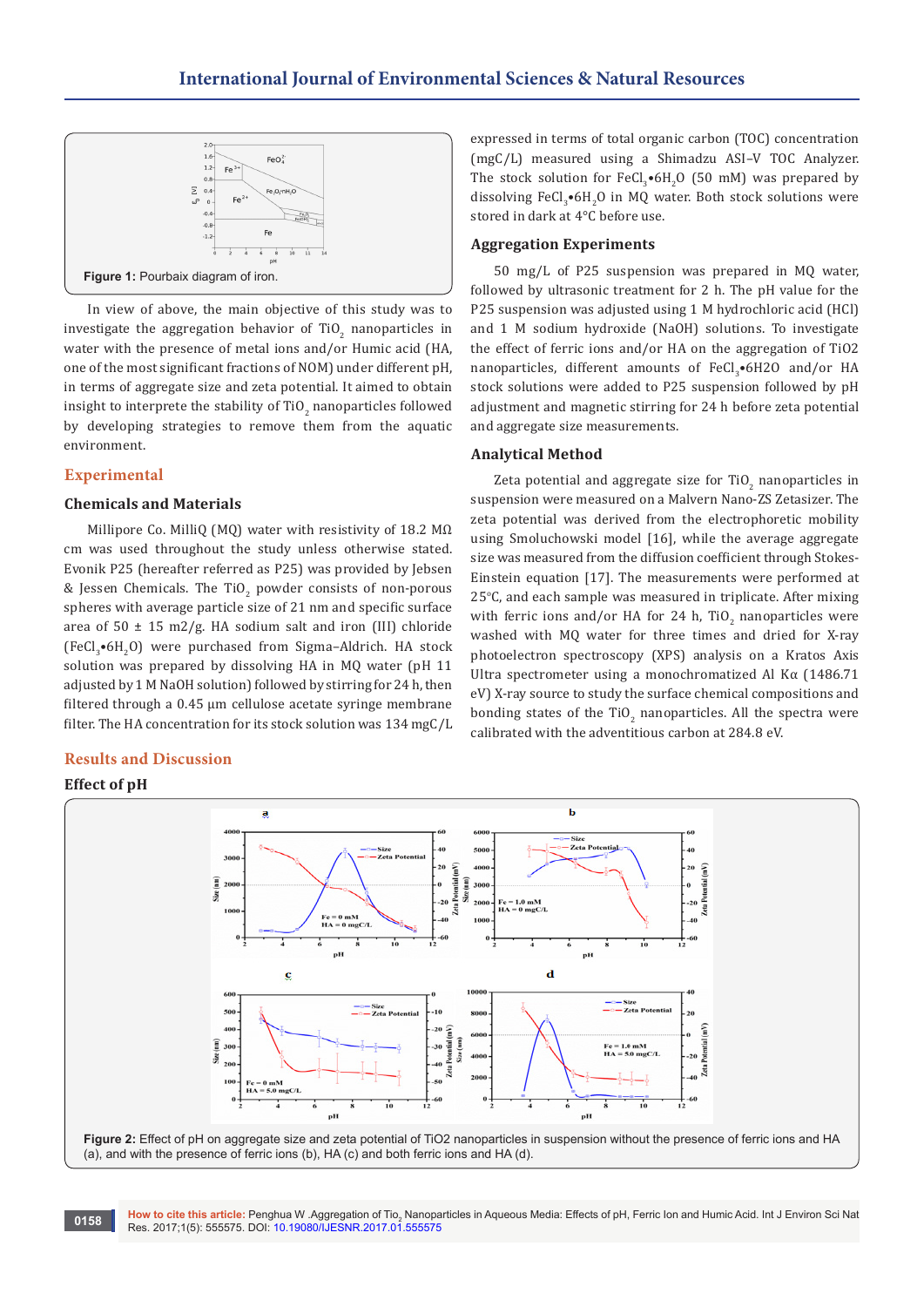As shown in Figure 2 (a), the point of zero charge (PZC) for TiO<sub>2</sub> nanoparticles in suspension was found to be at about pH 6.2. As an amphoteric material, the TiO<sub>2</sub> surface is positively charged at a pH lower than PZC and negatively charged at a pH higher than PZC, which can be observed in Figure 2. The decrease of zeta potential to more negative values for  $TiO<sub>2</sub>$ nanoparticles with increasing pH could be due to the fact that the OH- concentration increased and thus bond with H+ on the surface active sites of the TiO $_2$  nanoparticles. The charge density on the surface of the TiO<sub>2</sub> nanoparticles is zero at PZC, thus the TiO<sub>2</sub> nanoparticles have the most tendency of aggregation in accordance with DLVO theory [10,15], which results in the maximum aggregate size of TiO<sub>2</sub> nanoparticles in suspension. In the region with large positive and negative zeta potential values, it was unable to promote aggregation of  $\text{TiO}_2$  nanoparticles due to the high repulsion forces among the  $\mathrm{TiO}_2$  nanoparticles. It is concluded that the TiO $_2$  nanoparticles in suspension were considered to be stable and settling/removal of aggregates would be an issue i n the region far away from PZC (Figure 2).

Ferric ion was added to TiO<sub>2</sub> suspension to investigate its effect on TiO<sub>2</sub> nanoparticles aggregation and zeta potential of TiO<sub>2</sub> suspension. The PZC for TiO<sub>2</sub> nanoparticles in suspension increased to around pH 9.0 with the presence of 1.0 mM ferric ion Figure 2(b). Severe TiO<sub>2</sub> aggregation occurred at pH 8-9 due to the decrease of repulsion forces among nanoparticles in the region near to PZC with low zeta potential. At pH < 6 and > 9 with high positive and negative zeta potential respectively, strong repulsion forces among nanoparticles could prevent their aggregation. However, TiO $_2$  nanoparticles aggregation was observed. It is noted that the hydroxyl colloids  $\text{Fe}(\text{OH})_3^{}$  act as the principal species of Fe(III) in the suspension [18,19]. Thus, it is assumed the formation of Fe(III)-hydroxy colloids could result in

enhancement in the aggregation process. The bridging effect of Fe(III)-hydroxy colloids dominated over electrostatic repulsion existed among nanoparticles and led to the formation of large aggregates.

The PZC for  $T_2$  nanoparticles in suspension decreased to less than pH 3.0 with the presence of 5.0 mg/L HA, and the TiO2 nanoparticles were negatively charged at pH 3-10 due to HA adsorption on the surface of TiO<sub>2</sub> nanoparticles (Figure 2c). The aggregate size of TiO<sub>2</sub> nanoparticles decreased slightly with pH increasing along with the increase of negative zeta potential values due to the repulsion forces among the TiO $_2^{\,}$  nanoparticles. It can be concluded that HA could act as aggregation energy barrier to inhibit the aggregation of  $TiO_{2}$  nanoparticles [10].

The PZC for TiO $_2$  nanoparticles in suspension was at around pH 6.2 (Figure 2a), which increased to around pH 9.0 with the presence of ferric ion (Figure 2b), and decreased to less than pH 3.0 with the presence of HA (Figure 2c). As shown in (Figure 2d), with the presence of both ferric ion (1.0 mM) and HA (5.0 mgC/L), the PZC of TiO<sub>2</sub> nanoparticles in suspension was at around pH 4.6. Due to the weak repulsion forces among TiO<sub>2</sub> nanoparticles at PZC, significant aggregation was observed. With the increase of pH from PZC onwards, aggregate size of  $TiO_2$  nanoparticles decreased rapidly. This could be attributed to the effect of HA acting as an aggregation energy barrier where it disregarded the unstable effect of ferric ions that could have posed in the suspension. This could be explanatory by the observation of reduced aggregation effect occurred at pH 6 onwards, which was contrary with that in mono-system of ferric ions (Figure 2b). These results suggested that, compared to ferric ion, HA exhibited dominant effect on aggregate size and zeta potential of TiO<sub>2</sub> nanoparticles in suspension with the presence of both ferric ion and HA.

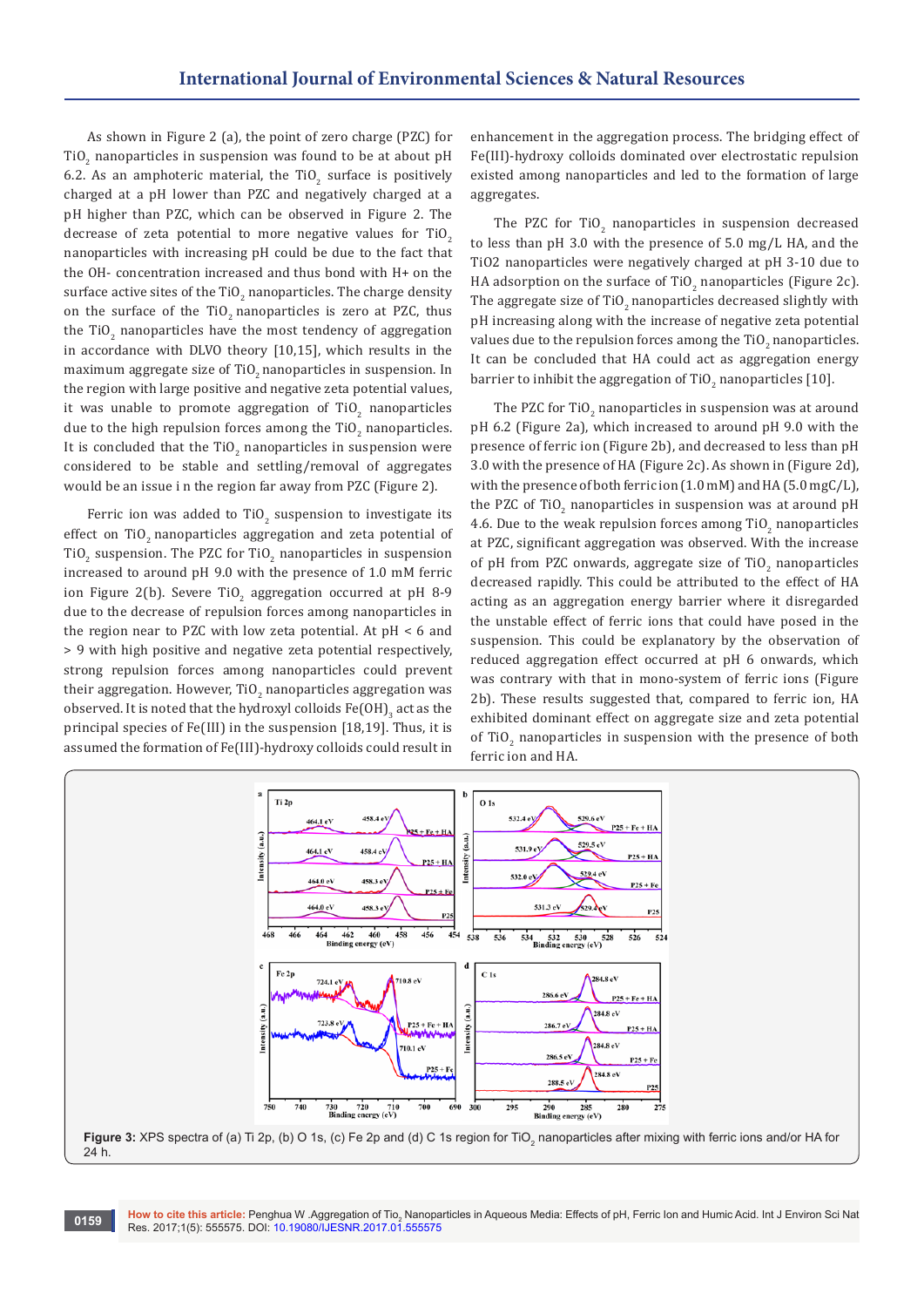XPS spectra of Ti 2p, 0 1s, Fe 2p and C 1s region for TiO<sub>2</sub> nanoparticles after mixing with ferric ions and/or HA for 24 h were measured to investigate the surface chemical compositions and bonding states of the TiO<sub>2</sub> nanoparticles. (Figure 3a) illustrates the presence of  $Ti^{4+}$  oxidation state, peaks at 458.3-458.4 and 464.0-464.1 eV for Ti 2p<sub>3/2</sub> and Ti 2p<sub>1/2</sub>, respectively [20]. The  $\text{TiO}_2$  nanoparticles mixing with ferric ions and/or HA exhibited insignificant affect to Ti 2p spectra. Figure 3b demonstrates the XPS spectra of O 1s. The peaks at 529.4-529.6 eV are ascribed to the Ti-O bonds in the TiO<sub>2</sub> lattice [21], while the peaks at 531.3-532.4 eV are related to the oxygen in the **Effect of Ferric Ions Concentration**

surface hydroxyl groups (H-O bonds) and/or in the carboxyl groups (C-O bonds) [21,22]. It is indicated that the mass ratio of oxygen in Ti-O bonds was higher than that in the surface hydroxyl groups (H-O bonds) and/or in the carboxyl groups (C-O bonds). After mixing with ferric ions and/or HA, the oxygen in the surface hydroxyl groups (H-O bonds) and/or in the carboxyl groups (C-O bonds) increased. Figure 3c reveals the presence of Fe 2p in TiO2 nanoparticles surface after mixing with ferric ions. The peaks at 710.1-710.8 eV and 723.8-724.1 eV correspond to Fe 2p3/2 and Fe 2p1/2, respectively [23-25] (Figure 3).



With the increase of ferric concentration in  $TiO<sub>2</sub>$  suspension, the aggregate size increased along with increase of zeta potential positively as shown in (Figure 4a). The possible reason for TiO<sub>2</sub> nanoparticles to continue to aggregate even with the increase of ferric concentration along with the increase of positive charges could be due to the formation of Fe(III)-hydroxy colloids which retarded the effect of high repulsion forces among nanoparticles, and the bridging effect of Fe(III)-hydroxy colloids led to the formation of large aggregates. Hence, the TiO<sub>2</sub> nanoparticles would achieve instability and settle down from water in a real aquatic environment with pH at around 6 and certain ferric ion to form Fe(III)-hydroxy colloids (Figure 4).

 Compared to the effect of ferric ion on aggregate size and zeta potential of TiO<sub>2</sub> nanoparticles in suspension without the presence of HA (Figure 4a), the aggregate size was evidently reduced with the addition of HA along with the  $\mathrm{TiO}_2$  nanoparticles became negatively charged when ferric concentration was less than 1.0 mM (Figure 4b). When ferric concentration was higher than 1.0 mM, both the aggregate size and zeta potential of  $TiO<sub>2</sub>$ nanoparticles in suspension increased. Ferric ions could exhibit aggregation ability due to the formation of Fe(III)-hydroxy colloids which could eliminate the effect of repulsion forces among nanoparticles, while HA as an aggregation energy barrier could prevent aggregation. It is indicated that, with 5.0 mgC/L of HA in suspension, HA played dominant role for aggregation prevention at ferric concentration of less than 1.0 mM, while Fe(III)-hydroxy colloids played dominant role for aggregation promotion at ferric concentration of more than 1.0 mM. The TiO<sub>2</sub>

nanoparticles would be easily settled down with a high ferric concentration and a low HA concentration.

# **Effect of HA**

Figure 5a showed that the  $TiO_2$  nanoparticles were positively charged in absence of HA. With the increase of HA concentration in suspension,  $TiO<sub>2</sub>$  nanoparticles formed a more compact cluster coated with the negatively-charged HA, followed by the modification of the characteristics of  $\mathrm{TiO}_2$  nanoparticles. A sharp decrease of aggregate size was found when HA concentration increased from 0 to 1.0 mgC/L while zeta potential was found to decrease from 6 mV to -36 mV. Further increase in HA concentration resulted in insignificant change of zeta potential with the surface charges of the TiO<sub>2</sub> nanoparticles remained in the negative range (Figure 5).

It was assumed that, under electrostatic interaction of TiO<sub>2</sub> nanoparticles, the suspension was considered to be unstable in absence of HA which allowed the HA-coated TiO<sub>2</sub> nanoparticles to settle down easily. As the HA concentration increased from 1.0 mgC/L onwards, negative zeta potentials of TiO<sub>2</sub> nanoparticles continued to decline to more than -40 mV until it approached a steady state, and aggregation was prevented due to the stronger repulsion forces which inhibit aggregation, and thus  $TiO<sub>2</sub>$ nanoparticles would have an issue in settling down and might remain in water.

Compared to the effect of HA on aggregate size and zeta potential of TiO<sub>2</sub> nanoparticles in suspension without the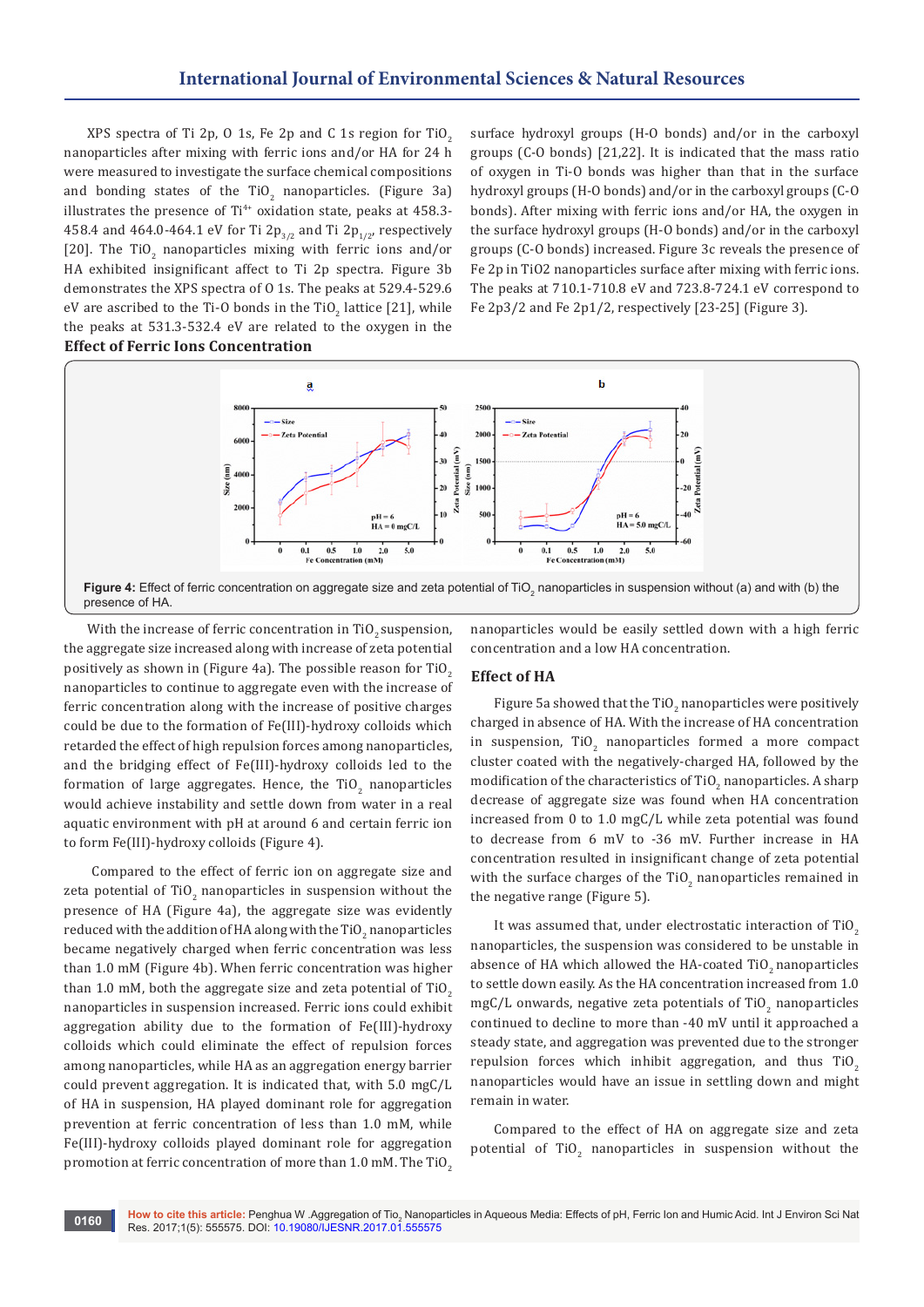presence of ferric ion (Figure 5a), TiO<sub>2</sub> nanoparticles were positively charged due to the addition of 1.0 mM of ferric ion with 1.0 mgC/L of HA in suspension, while they were negatively charged with HA concentration increase from 1.0 mgC/L onwards (Figure 5b). With the addition of ferric ion, the aggregate size was substantially increased with HA concentration till 1.0 mgC/L. With further increase of HA concentration, the aggregation was inhibited due to the increase of electrostatic repulsion forces. Before HA was added into the suspension, ferric ions dominated in the aggregation process under positive zeta potential values.

This was attributed to the bridging effect of Fe(III)-hydroxy colloids which overcame the effect of repulsion forces among nanoparticles. When 1.0 mgC/L of HA was added into the suspension of ferric ions-coated  $T10_{2}$  nanoparticles, ferric ions continued to dominate as larger aggregate size was obtained. As HA concentration increased from 1.0 mgC/L onwards, the effect of Fe(III)-hydroxy colloids faded and HA became the dominant element as aggregation energy barrier to prevent aggregation due to the strong repulsion forces among nanoparticles.



## **Conclusion**

With the widespread application of nanotechnology, TiO<sub>2</sub> nanoparticles can find their ways entering into surface water, in which ferric ion and HA are omnipresent commonly. This draws concerns of impact and risk on human and environment. Ferric ion coated on TiO<sub>2</sub> nanoparticles has the potential to promote the aggregation due to the formation of Fe(III)-hydroxy colloids, which could be easily removed from aqueous media. However, HA as an aggregation energy barrier could inhibit the aggregation of TiO<sub>2</sub> nanoparticles, and thus TiO<sub>2</sub> nanoparticles are stable in aqueous media followed by risk on human and environment. This study gains a wider insight on the influence of pH, ferric ion and HA on TiO $_2$  nanoparticles aggregation. It is useful to predict the fate and transport of  $\text{TiO}_2$  nanoparticles, along with their risks in aqueous media.

#### **Acknowledgement**

The author is grateful for the research support from the Nanyang Environment & Water Research Institute (NEWRI).

#### **References**

- 1. [CO Robichaud, AE Uyar, MR Darby, LG Zucker, MR Wiesner \(2009\)](https://www.ncbi.nlm.nih.gov/pubmed/19603627)  [Estimates of upper bounds and trends in nano-Ti](https://www.ncbi.nlm.nih.gov/pubmed/19603627)O<sub>2</sub> production as a [basis for exposure assessment. Environmental Science & Technology](https://www.ncbi.nlm.nih.gov/pubmed/19603627)  [43: 4227-4233.](https://www.ncbi.nlm.nih.gov/pubmed/19603627)
- 2. [B Nowack, TD Bucheli \(2007\) Occurrence, behavior and effects of](http://www.sciencedirect.com/science/article/pii/S0269749107002734)  [nanoparticles in the environment. Environmental Pollution 150\(1\):](http://www.sciencedirect.com/science/article/pii/S0269749107002734)  [5-22.](http://www.sciencedirect.com/science/article/pii/S0269749107002734)
- 3. [J Liu, S Legros, G Ma, JG Veinot, F von der Kammer, et al. \(2012\) Influence](https://www.ncbi.nlm.nih.gov/pubmed/22349061)  [of surface functionalization and particle size on the aggregation](https://www.ncbi.nlm.nih.gov/pubmed/22349061)  [kinetics of engineered nanoparticles. Chemosphere 87: 918-924.](https://www.ncbi.nlm.nih.gov/pubmed/22349061)
- 4. [BJ Thio, D Zhou, AA Keller \(2011\) Influence of natural organic matter](https://www.ncbi.nlm.nih.gov/pubmed/21429667)  [on the aggregation and deposition of titanium dioxide nanoparticles.](https://www.ncbi.nlm.nih.gov/pubmed/21429667)

[Journal of Hazardous Materials 189: 556-563.](https://www.ncbi.nlm.nih.gov/pubmed/21429667)

- 5. [IG Godinez CJ Darnault \(2011\) Aggregation and transport of nano-TiO](https://www.ncbi.nlm.nih.gov/pubmed/20947120)<sub>2</sub> [in saturated porous media: Effects of pH, surfactants and flow velocity.](https://www.ncbi.nlm.nih.gov/pubmed/20947120)  [Water Research 45\(2\): 839-851.](https://www.ncbi.nlm.nih.gov/pubmed/20947120)
- 6. [AA Keller, H Wang, D Zhou, HS Lenihan, G Cherr, et al. \(2010\) Stability](https://www.ncbi.nlm.nih.gov/pubmed/20151631)  [and aggregation of metal oxide nanoparticles in natural aqueous](https://www.ncbi.nlm.nih.gov/pubmed/20151631)  [matrices. Environmental Science & Technology 44\(6\): 1962-1967.](https://www.ncbi.nlm.nih.gov/pubmed/20151631)
- 7. [JD Hu, Y Zevi, XM Kou, J Xiao, XJ Wang, et al. \(2010\) Effect of dissolved](https://www.ncbi.nlm.nih.gov/pubmed/20421125)  [organic matter on the stability of magnetite nanoparticles under](https://www.ncbi.nlm.nih.gov/pubmed/20421125)  [different pH and ionic strength conditions. Science of the Total](https://www.ncbi.nlm.nih.gov/pubmed/20421125)  [Environment 408\(16\): 3477-3489.](https://www.ncbi.nlm.nih.gov/pubmed/20421125)
- 8. [RF Domingos, N Tufenkji, KJ Wilkinson \(2009\) Aggregation of titanium](https://www.ncbi.nlm.nih.gov/pubmed/19350891)  [dioxide nanoparticles: Role of a fulvic acid. Environmental Science &](https://www.ncbi.nlm.nih.gov/pubmed/19350891)  [Technology 43\(5\): 1282-1286.](https://www.ncbi.nlm.nih.gov/pubmed/19350891)
- 9. [E Illes, E Tombacz \(2006\) The effect of Humic acid adsorption](https://www.ncbi.nlm.nih.gov/pubmed/16139290)  [on pH-dependent surface charging and aggregation of magnetite](https://www.ncbi.nlm.nih.gov/pubmed/16139290)  [nanoparticles. Journal of Colloid and Interface Science 295\(1\): 115-](https://www.ncbi.nlm.nih.gov/pubmed/16139290) [123.](https://www.ncbi.nlm.nih.gov/pubmed/16139290)
- 10. W Liu, W Sun, AGL Borthwick, J Ni (2013) Comparison on aggregation and sedimentation of titanium dioxide, titanate nanotubes and titanate nanotubes-TiO<sub>2</sub>: Influence of pH, ionic strength and natural organic matter. Colloids and Surfaces A Physicochemical and Engineering Aspects 434: 319-328.
- 11. [MB Romanello, MM Fidalgo de Cortalezzi \(2013\) An experimental](https://www.ncbi.nlm.nih.gov/pubmed/23579091)  study on the aggregation of  $T_2$  nanoparticles under environmentally [relevant conditions. Water Research 47\(12\): 3887-3898.](https://www.ncbi.nlm.nih.gov/pubmed/23579091)
- 12. [J Fang, MJ Xu, DJ Wang, B Wen, JY Han \(2013\) Modeling the transport](https://www.ncbi.nlm.nih.gov/pubmed/23276424)  of TiO<sub>2</sub> nanoparticle aggregates in saturated and unsaturated granular [media: Effects of ionic strength and pH. Water Research 47\(3\): 1399-](https://www.ncbi.nlm.nih.gov/pubmed/23276424) [1408.](https://www.ncbi.nlm.nih.gov/pubmed/23276424)
- 13. [D Dickson, G Liu, C Li, G Tachiev, Y Cai \(2012\) Dispersion and stability](http://www.sciencedirect.com/science/article/pii/S004896971200054X)  [of bare hematite nanoparticles: Effect of dispersion tools, nanoparticle](http://www.sciencedirect.com/science/article/pii/S004896971200054X)  [concentration, humic acid and ionic strength. Science of the Total](http://www.sciencedirect.com/science/article/pii/S004896971200054X)  [Environment 419\(1\): 170-177.](http://www.sciencedirect.com/science/article/pii/S004896971200054X)